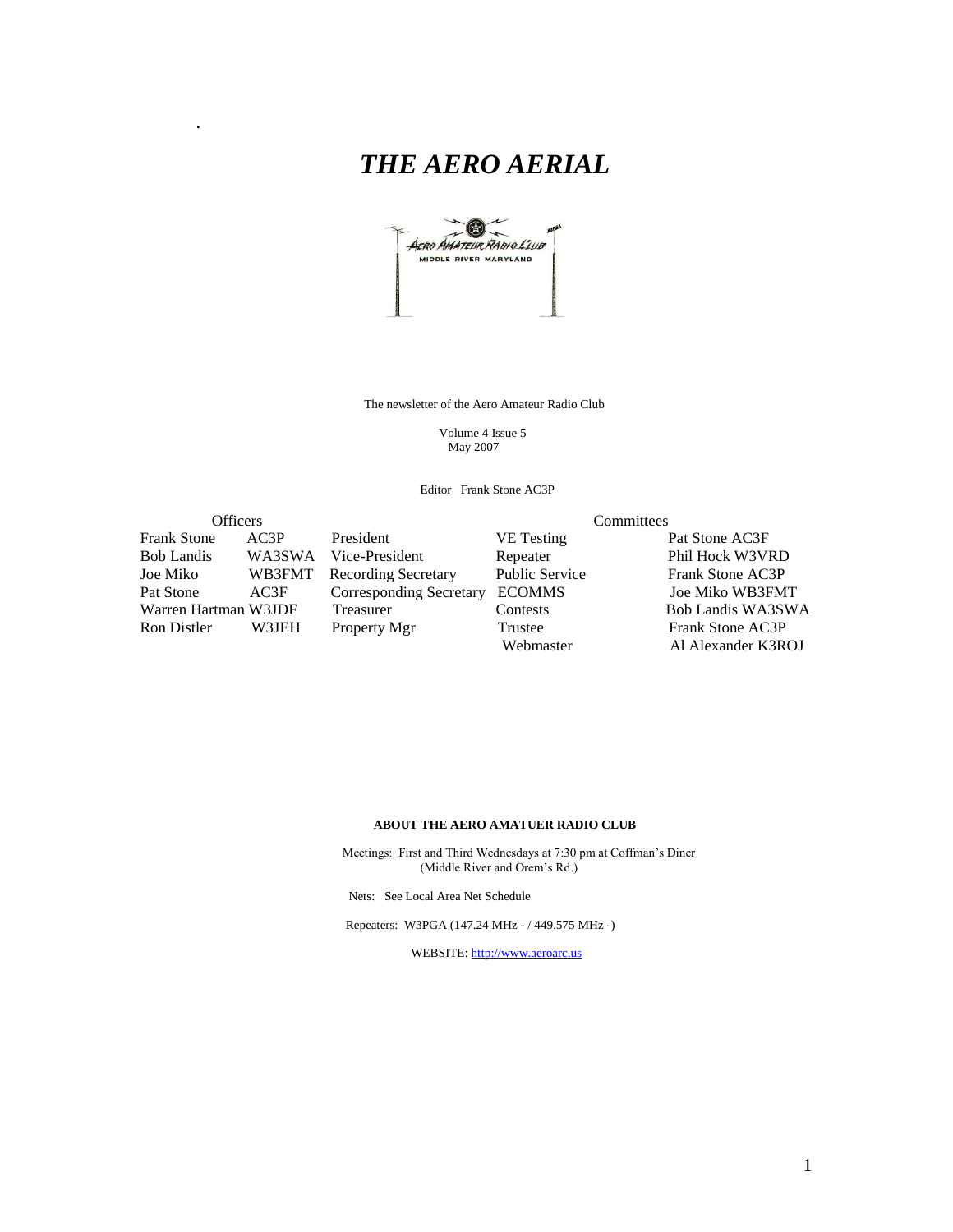# **Net Reports**

2 Meter Net: WB3FMT(NCS) KB3KRW KB3KRV AC3P K3ROJ W3XTT 10 Meter Net: AC3F(NCS) KB3KRW W3JEH AC3P KB3JDE W3XTT K3ROJ KB3HIA

#### **LOCAL AREA NETS**

| Day        | <b>Time</b>       | <b>Frequency (MHz) NET NAME</b> |                                   |  |  |
|------------|-------------------|---------------------------------|-----------------------------------|--|--|
| Daily      | $9 - 10$ am       | 147.03                          | <b>ORIOLE</b> Net                 |  |  |
| Daily      | $6 - 6:30$ pm     | 3.820                           | Maryland Emergency Phone Net      |  |  |
| Daily      | $6:30 - 7$ pm     | 146.670                         | <b>Baltimore Traffic Net</b>      |  |  |
| Daily      | 7 pm and 10 pm    | 3.643                           | Maryland/DC/Delaware Traffic Net  |  |  |
| $2nd$ Tues | $7:30 \text{ pm}$ | 146.670                         | <b>Baltimore County RACES Net</b> |  |  |
| $2nd$ Wed. | 8 pm              | 28.445                          | <b>AERO ARC Net</b>               |  |  |
| $4th$ Wed  | 8 pm              | 147.240                         | <b>AERO ARC Net</b>               |  |  |
| $5th$ Wed. | 8 pm              | 449.575                         | <b>AERO ARC Net</b>               |  |  |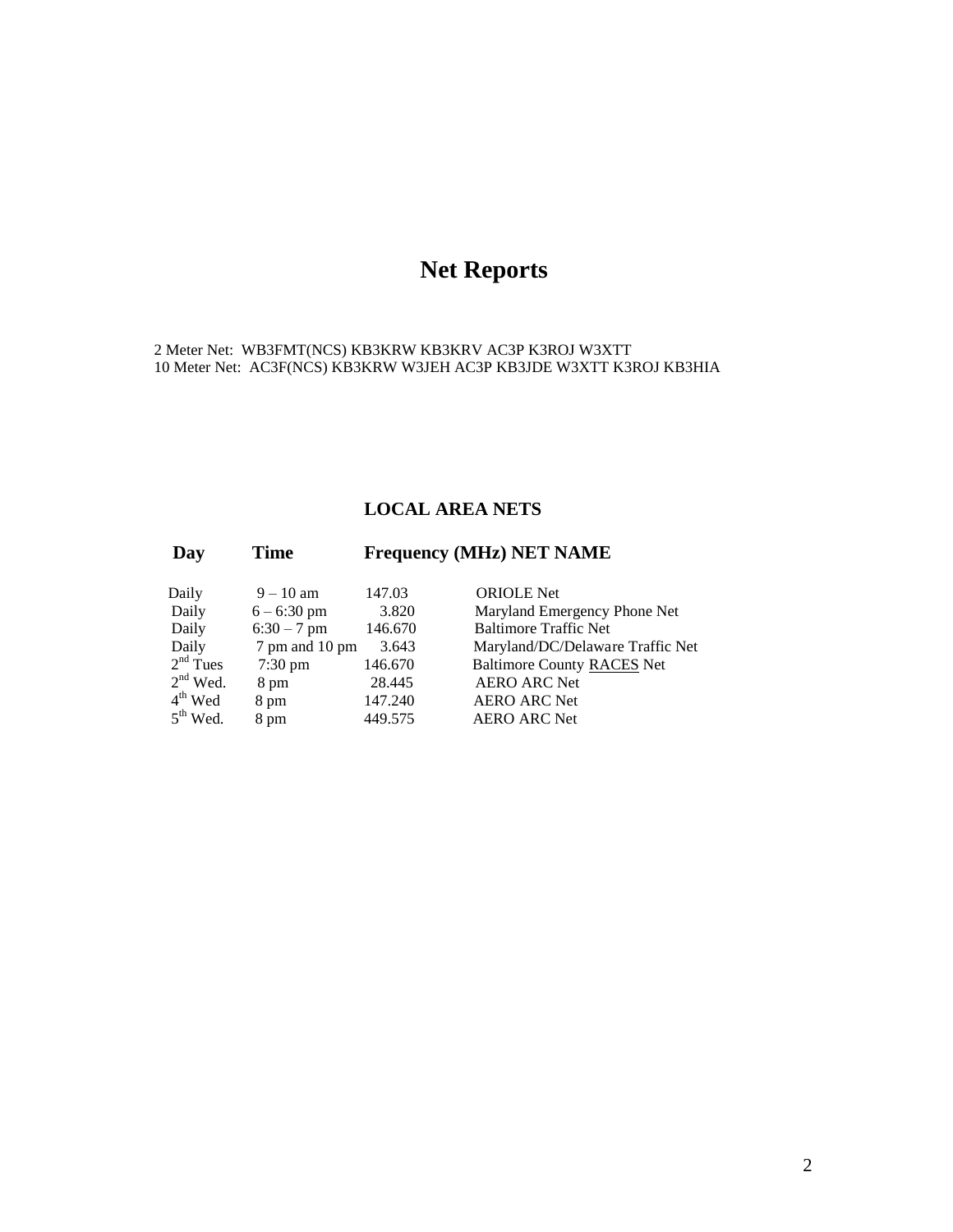#### **Emergency Communications**



Five Aero members have received their credentials from Baltimore County. Congrats to WB3FMT, KB3KRW, KB3JDE, AC3F and AC3P.

The Monthy Commex was held on April 10<sup>th</sup>. AC3P was testing WINLINK 2000 at Franklin Square. KB3KRW was at St. Joseph Hospital. KB3JDE was scheduled for Essex CC but discovered the equipment was missing; situation under investigation.

### **Station Activities**

W3VRD successfully controlled his home station via the Internet while on a trip in Florida. KB3JDE is learning the finer points of the Radio Shack HX-10 Ten Meter transceiver. Welcome to new member W3XTT. KB3KRV is home-brewing trans-matches. WB3FMT has a bionic back.



The post rules-change surge continues. The regular test session at White Marsh posted an almost SRO crown of 11 applicants. The VE team was handling both regular exams and paper upgrades.

Thanks to WB3FMT KB3KRW KB3KRV K3YGC and AC3P for their help.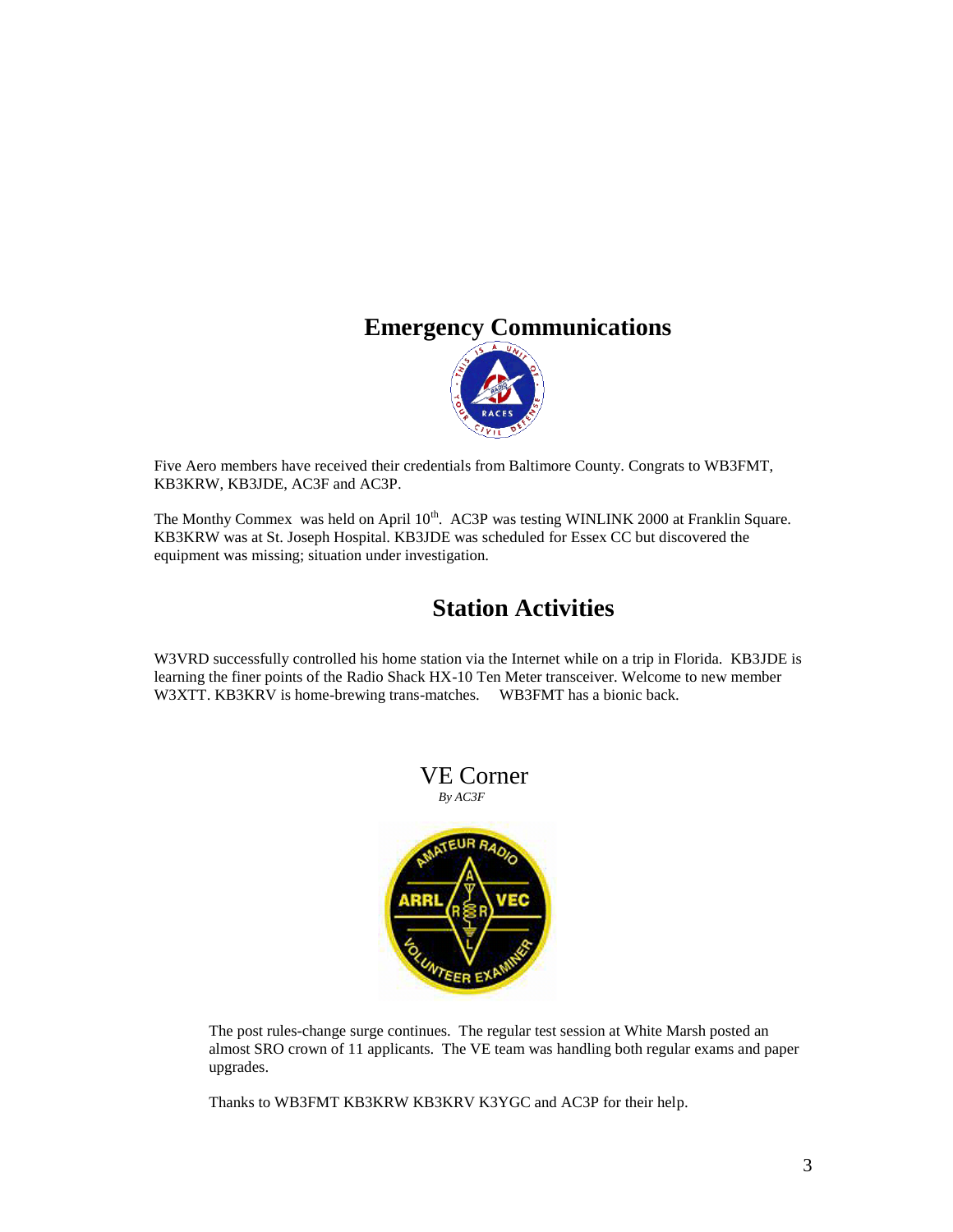## **Don't Get Railroaded**

Annual Elections for Club Officers will be held at the **May 16** meeting. All members are urged to attend and be counted.

If you haven't yet paid up your dues, contact Warren so that your vote will be counted.

## **Public Service**

Spring brings many opportunities for amateur radio operators to give something back to the community. BRATS has opportunities to help in the coming months.

- **Date TBD Saturday, May xx, 2007**, 9:00 AM, Myasthenia Gravis Foundation Walk, Downs Park on the Chesapeake Bay in Pasadena, MD (Anne Arundel County). [www.myasthenia.org](http://www.myasthenia.org/)
- $\bullet$
- **June 9-10, 2007**, MS 150 [Bike Tour](http://main.nationalmssociety.org/site/PageServer?pagename=BIKE_MDM_homepage) in Salisbury, Md. for the MS 150 we would like Hams with mobiles AND HTs to hang at the rest stops and cruise the routes. All will be fed and lodged with advanced sign up. It's a good idea to get down to Salisbury early evening Friday the 9th so we can all get a good start on Saturday morning.

For any of the above events, contact Ed, N3GXH or Ian, N3CVA, 410-303-1412, [N3CVA@hotmail.com.](mailto:N3CVA@hotmail.com)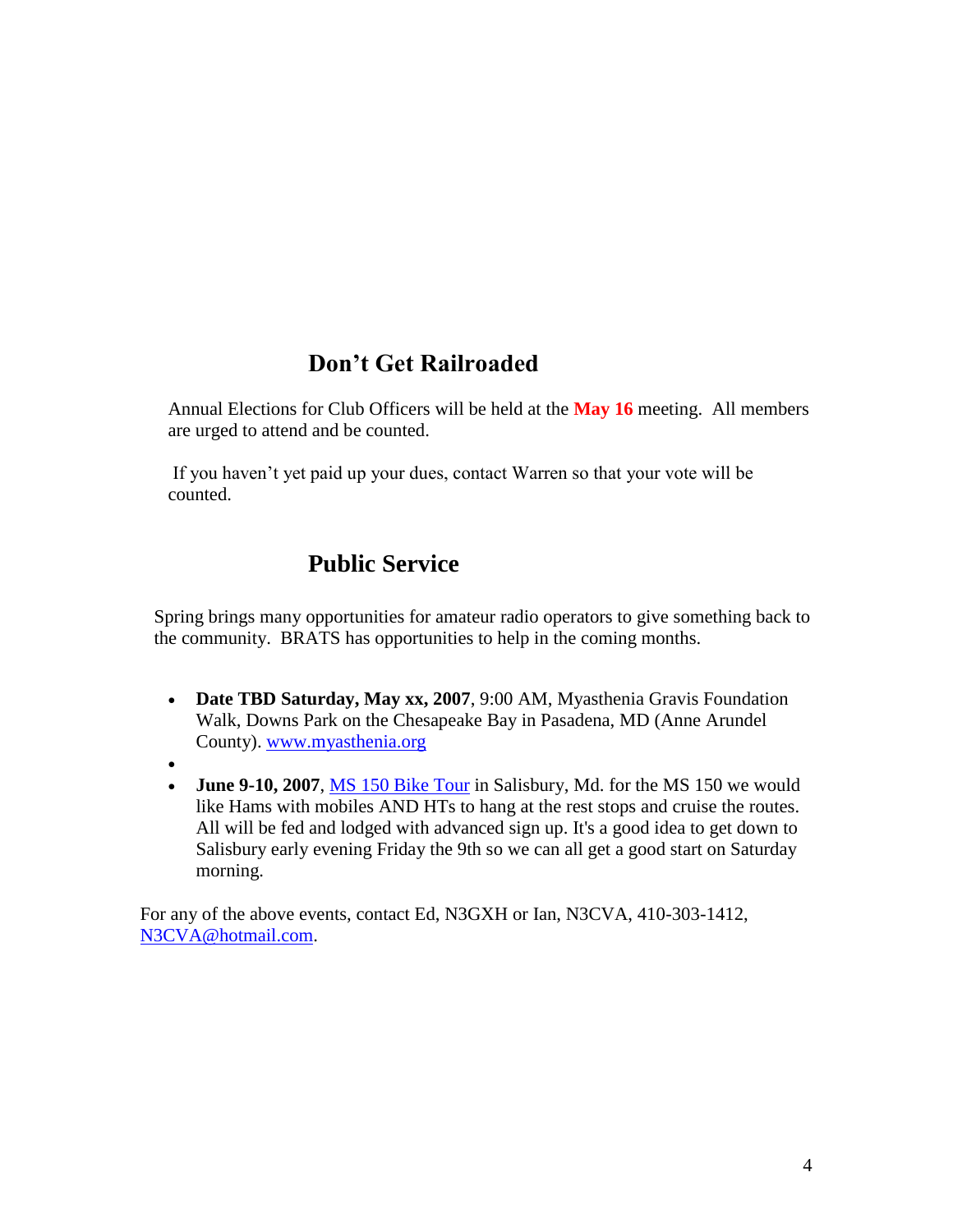





Fellow Hams,

The reason I'm writing to you today is to give you an opportunity to increase you 'On air' time and help the Coast Guard. As an Amateur Radio Operator and a member of the U. S. Coast Guard Auxiliary, I have found both experiences to be rewarding.

The Coast Guard Auxiliary is a civilian branch of the Coast Guard. We wear the same uniform but have no police authority, nor are we an armed force. We are more like your local volunteer fire dept. The Auxiliary participates in on water search and rescue patrols, and stands radio watches at our radio station located at Maxwell Point at Edgewood Arsenal.

Our radio station has two VHF radios that are used to contact our patrolling Auxiliary boats as well as Coast Guard units. We operate our station on weekends and holidays from May through October. We also have several HF radio frequencies and mobile VHF stations.

We are looking for some help in manning our radio station and we thought that 'hams' would be a great source for radio operators. Being a Coast Guard Auxiliarist offers many opportunities to participate in our other varied activities.

If you think that the Auxiliary might be something you're interested in, please contact me though the following avenues:

| Russell I. Harvey Home 410-679-0431 |  |                         |  |
|-------------------------------------|--|-------------------------|--|
|                                     |  | Cell 410-370-5383       |  |
|                                     |  | E-mail $wa3wfi@msn.com$ |  |

Thank you for your attention,

Russell I. Harvey, Division Staff Officer Public Education U.S. Coast Guard Auxiliary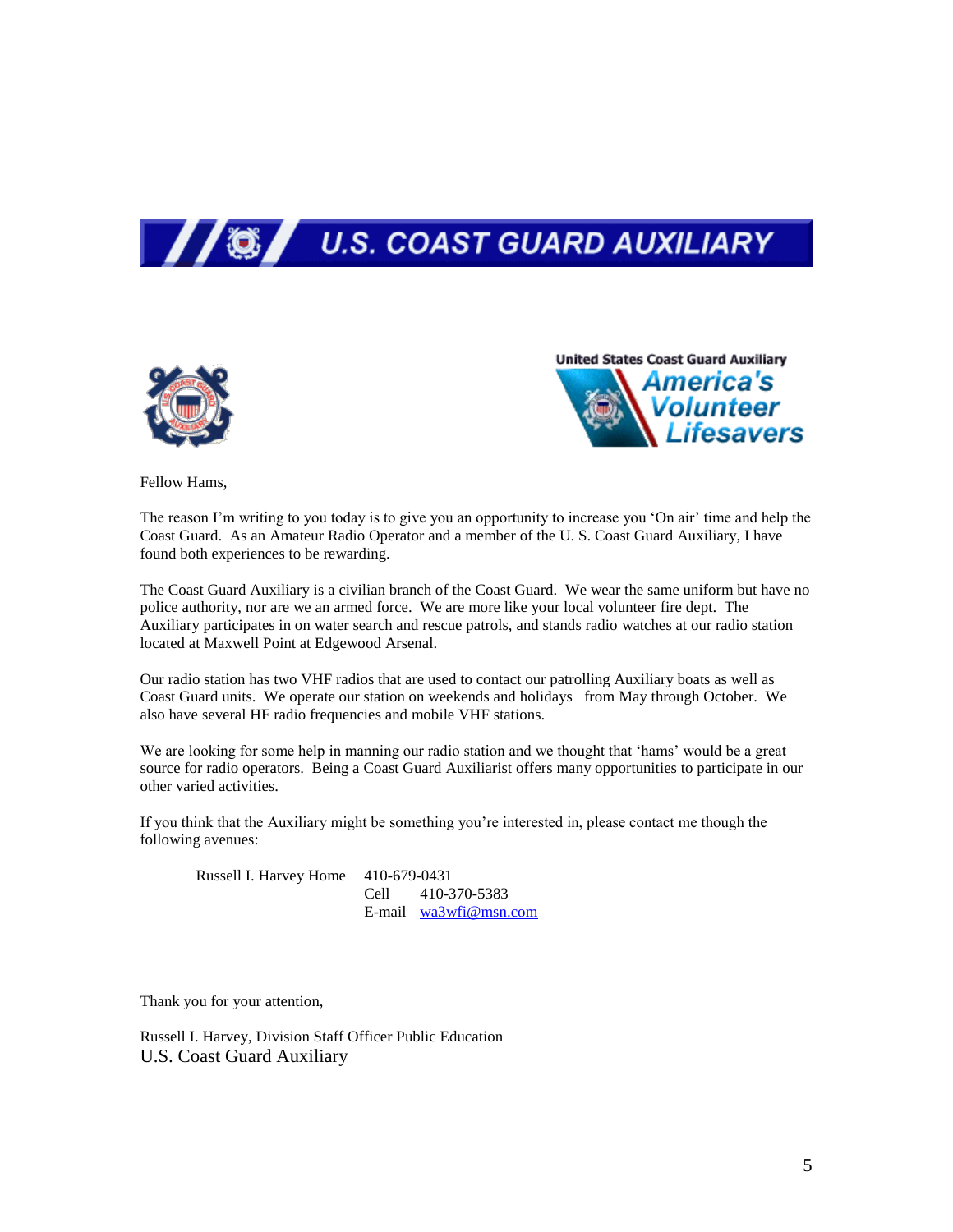# For Sale

#### **Estate Sale**

|                                | SWAN 350B 80, 40, 20, 15, 10 meter 125 watt transceiver | \$150       |
|--------------------------------|---------------------------------------------------------|-------------|
| <b>SWAN SWR 1A Power Meter</b> |                                                         | <b>S</b> 10 |
|                                | Ringo 10 meter vertical (Must be removed from roof)     | \$50        |

**All prices negotiable.**

**Contact Frank Stone AC3P 410-687-7209** [ac3p@juno.com](mailto:ac3p@juno.com)